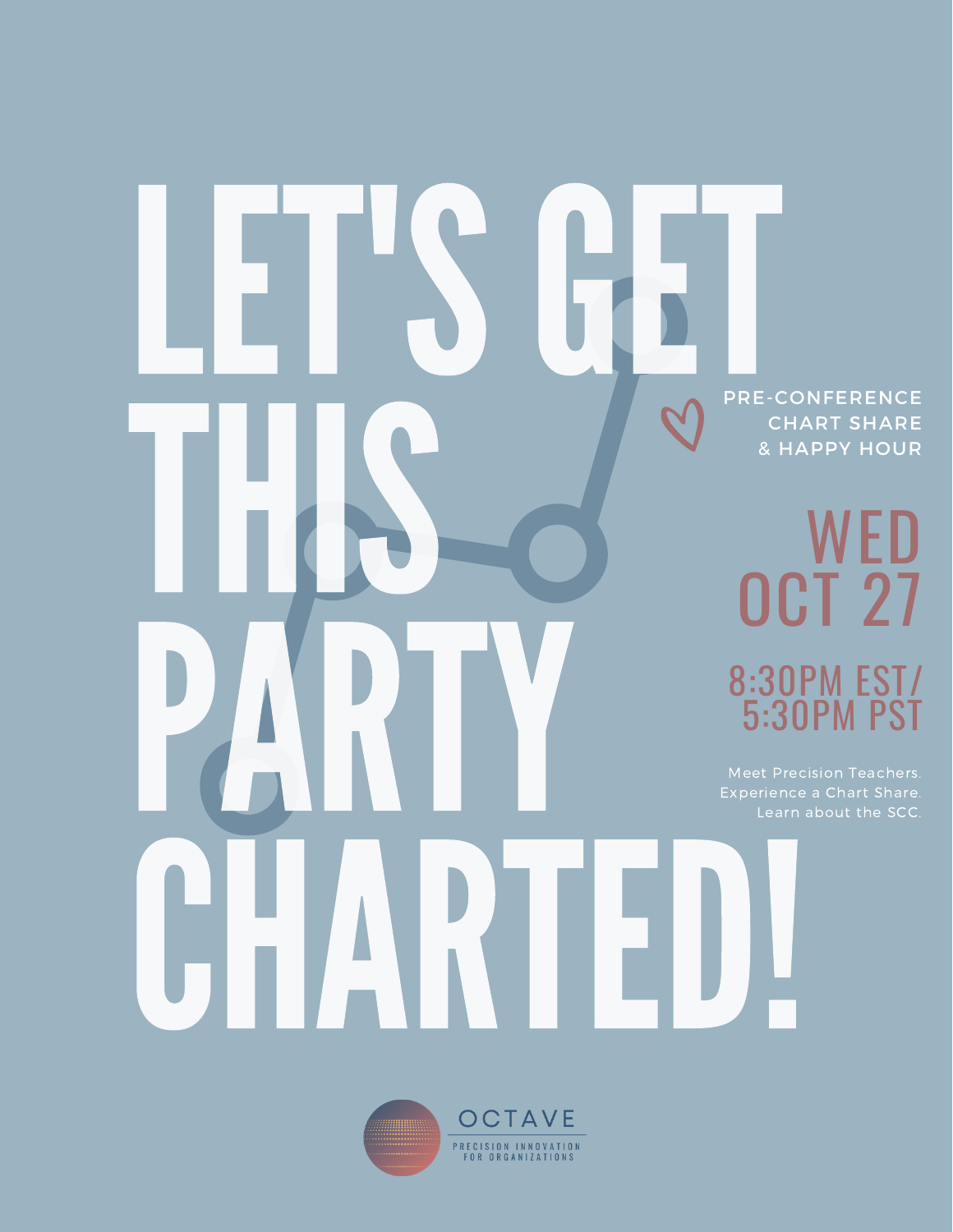WHAT TO EXPECT

8:30-10pm EST (5:30-7pm PST)

- Introductions
- Chart Share Model 1
	- $\circ$  Erin will share one of her charts to model the process
- What Just Happened?
	- SCC refresher
	- Chart Share Overview
- Chart Share Model 2
- Open it up for other shares
- Discussion, Q&A

\*All Charts are welcome!

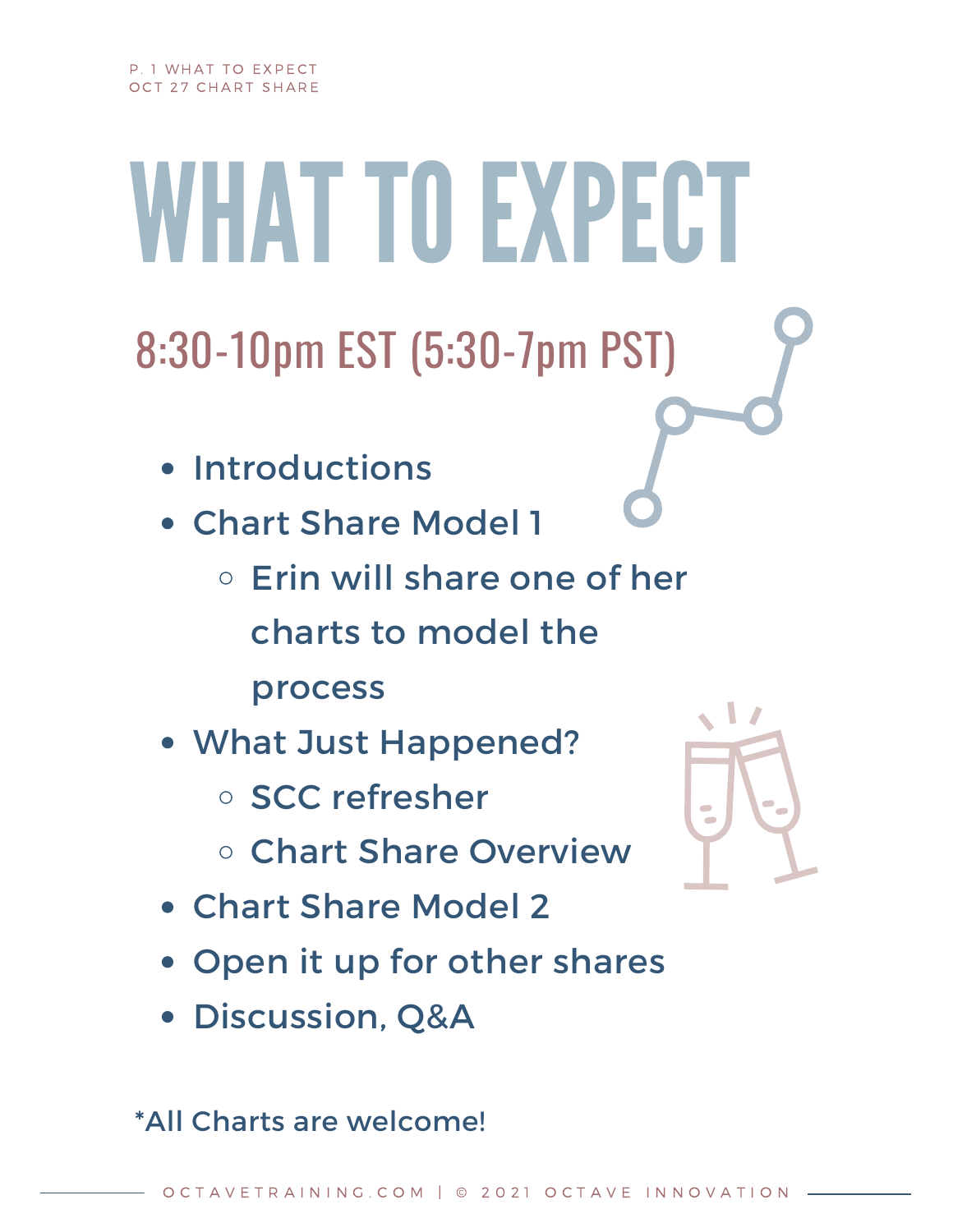# CHART SHARE HISTORY

### SCC INSPIRATION

**1966 One grad student spent >30 mins describing her class project chart... Og responded, "Wow! Thirty minutes and we don't even know whose behavior it is! ...We have got to have a standard chart! And SOON! Or, this will disintegrate?" (Lindsley, 2001)**

## CHART POSTING

1

2

**1955-1964 Og posted 4 different add/subtract frequency scale charts on walls in Metropolitan State Hospital Behavior Research Laboratory to monitor the spreads of patients' behaviors.**

## **SCC CREATION**

**That night, Og drew up the first standard behavior chart. After several months of trials, the SCC was born.**

## CHART SHARING

**1965 Students at the University of Kansas Rehabilitation Center Medical School hand-drew their own unique charts (displaying frequency data on an add/subtract scale), posted them on walls for staff to see, and presented their projects in class.**

## SCC CHART SHARES

**Og taught chart sharing in his classes and in his summer Annual Short Courses in How to Train Teachers, Parents, and Children to Precisely Manage Behavior.**

**Steve Graf attended the fifth Annual Short Course in 1972 and began leading Chart Shares at regional conferences.** 5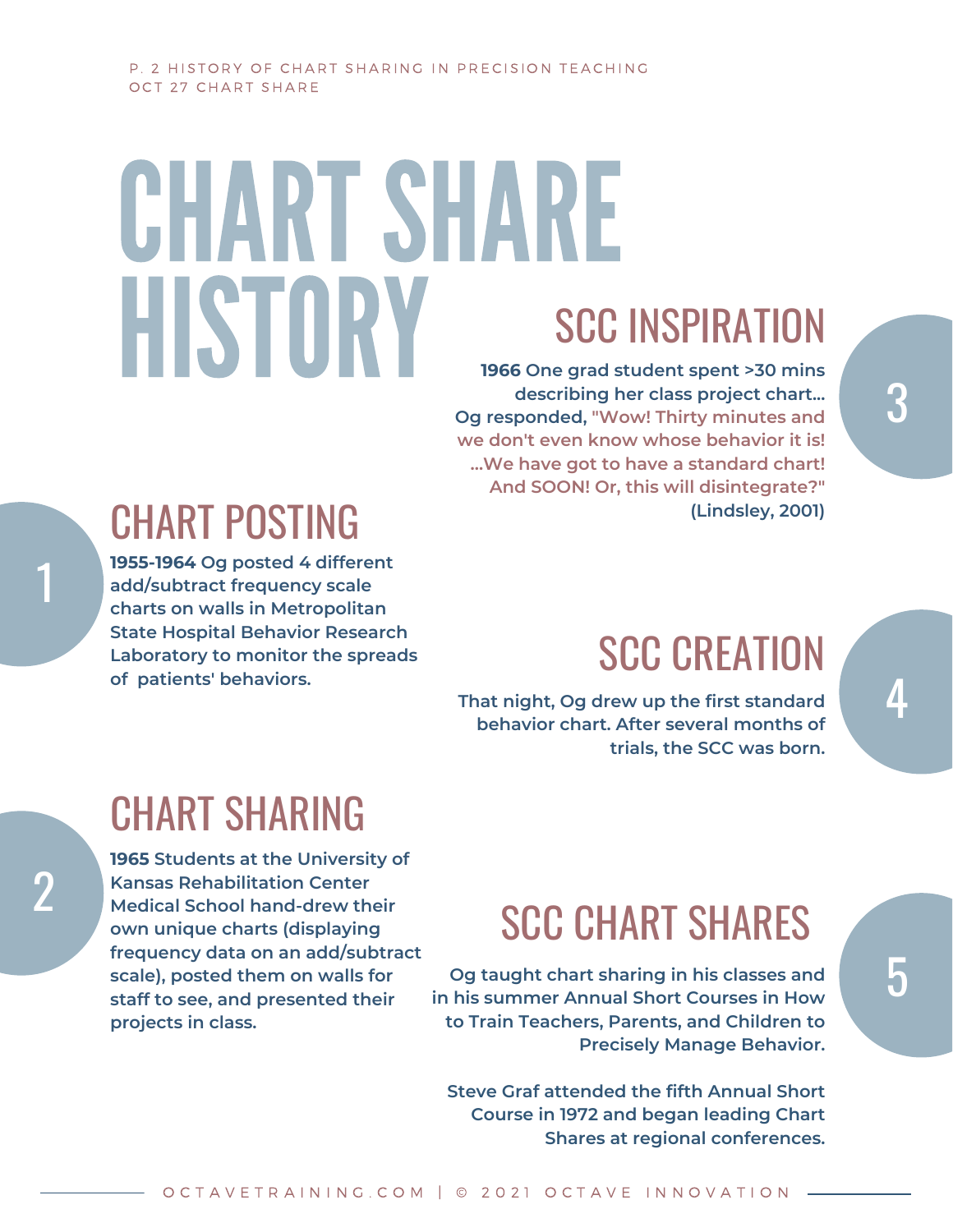#### P. 3 HOW TO SHARE A CHART - BASIC GUIDELINES OCT 27 CHART SHARE

## HOW TO SHARE ACHART

#### **BASIC TASK ANALYSIS FOR SHARING A CHART**

Briefly describe the learner (appropriate for current audience & chart).

Describe the skill being targeted and why it was selected for this learner.

Orient your audience to other relevant information about the chart:

- specific counts for each symbol charted
- frequency aim / mastery criteria
- counting time, and whether it is consistent or changing

#### Tell your story!

- Describe your intervention(s), keeping your audience in mind.
- Describe relevant slices or condition changes and their influence on the data.
- Where useful, describe or quantify celeration, level, bounce, or other change metrics.

Point out any feature in the data that you find interesting, exciting, or perplexing to complete your chart introduction and begin a discussion about your chart.

#### **ADDITIONAL GUIDELINES:**

#### Keep it brief (1-2 min)

• If you have multiple related charts, you may request more time

#### Protect private health information

- Remove names and other identifying information
- Obtain consent & assent to share client data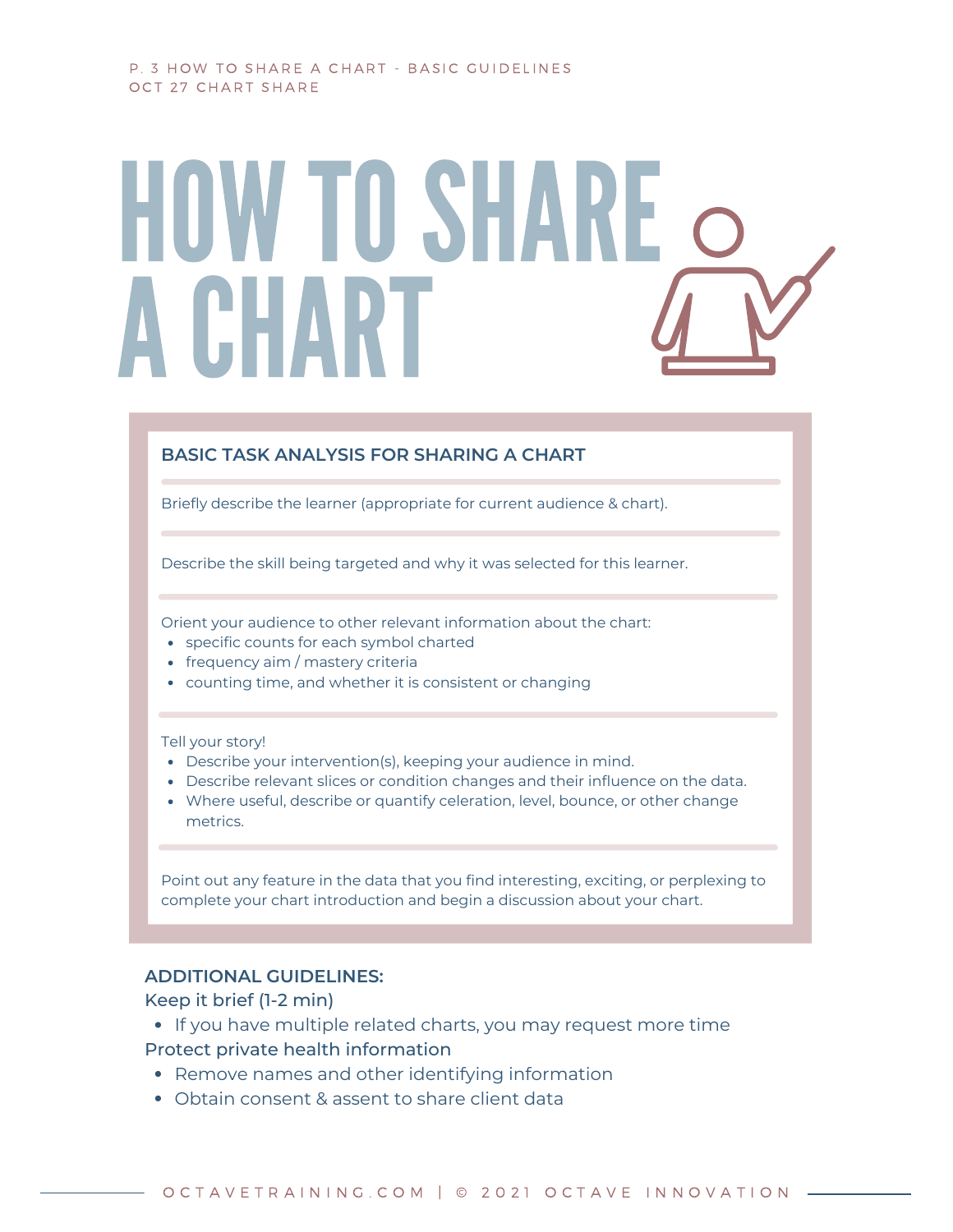#### P. 4 BUILDING A CHART-SHARING COMMUNITY OCT 27 CHART SHARE

# COMMUNITY VALUES

## ALL CHARTS ARE WELCOME

- We are a community of lifelong learners doing our best each and every day. Every one of us is in a different place in our journey to becoming a competent and confident precision teacher.
- Share charts that show a new procedure attempted, a discovery made, a goal achieved, a perplexing pattern. Tell the group why you chose to share a particular chart. And if you're looking for help or feedback, just ask.
- Keep an open mind! Even with a standard visual display, there is much to explore, do differently, or discover.

## SUPPORTIVE FEEDBACK ONLY

- Let's celebrate each other for doing our best to help others using the best tools science has to offer. Implementing Precision Teaching in the real world can be messy, and there's no such thing as a perfect chart.
- If you have ideas or suggestions for improving a chart, please confirm assent from the chart sharer regarding the format and extent of feedback they wish to receive.
	- $\circ$  If the chart sharer says, "I want help with x," then you may want to ask if they are open to hearing more about y.
	- $\circ$  Some folks might be interested in a public discussion, while others prefer a more private conversation. Find out, so everyone can be comfortable.